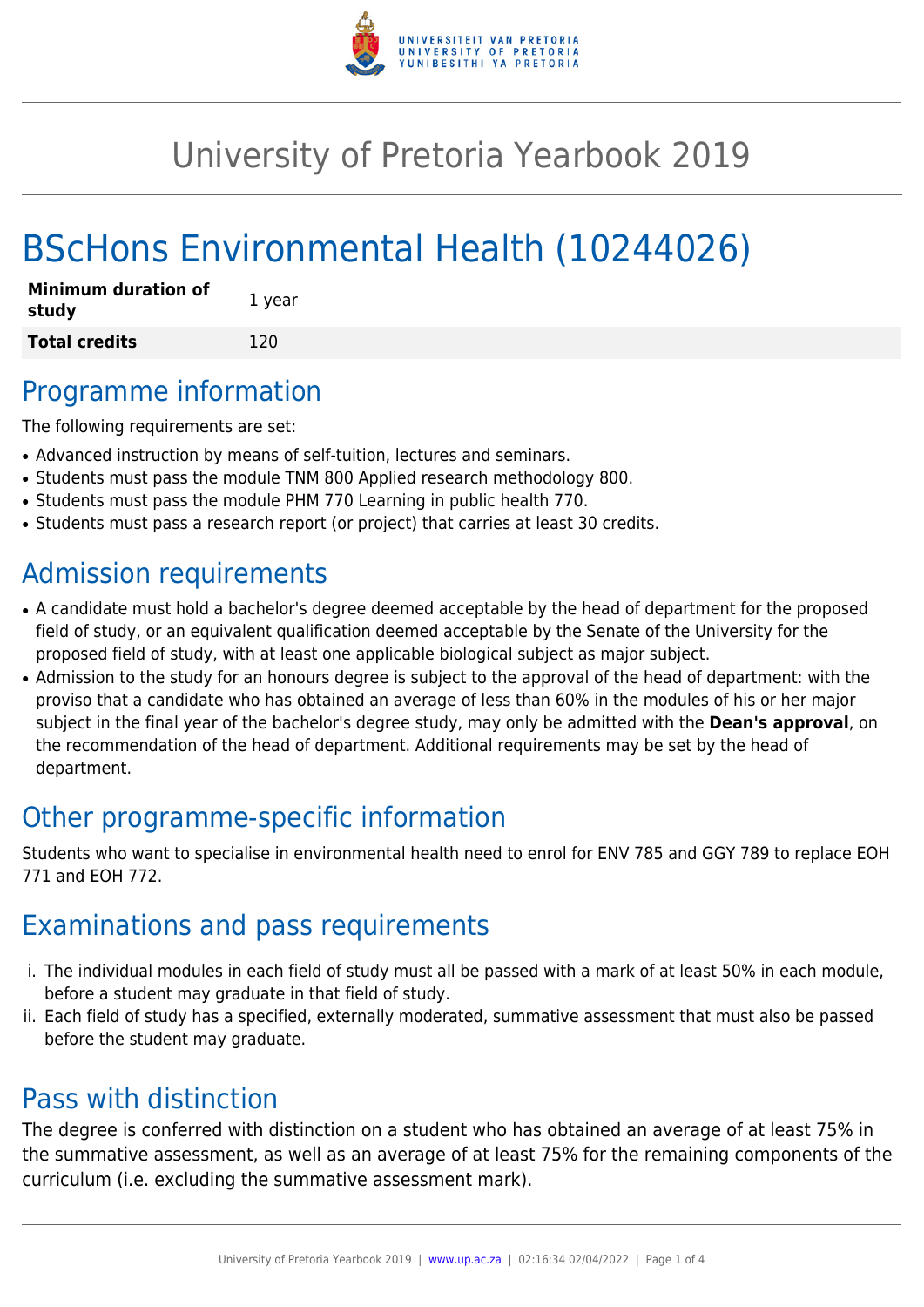

## Curriculum: Final year

**Minimum credits: 120**

### **Core modules**

#### **Research project: Occupational health 772 (AOH 772)**

| <b>Module credits</b>         | 30.00                                     |
|-------------------------------|-------------------------------------------|
| <b>Prerequisites</b>          | No prerequisites.                         |
| <b>Language of tuition</b>    | Module is presented in English            |
| <b>Department</b>             | School of Health System and Public Health |
| <b>Period of presentation</b> | Year                                      |

#### **Basis in environmental health 772 (EHM 772)**

| <b>Module credits</b>         | 5.00                                      |
|-------------------------------|-------------------------------------------|
| <b>Prerequisites</b>          | No prerequisites.                         |
| Language of tuition           | Module is presented in English            |
| <b>Department</b>             | School of Health System and Public Health |
| <b>Period of presentation</b> | Year                                      |

#### **Health risk assessment 773 (EHM 773)**

| <b>Module credits</b>         | 10.00                                     |
|-------------------------------|-------------------------------------------|
| <b>Prerequisites</b>          | No prerequisites.                         |
| Language of tuition           | Module is presented in English            |
| <b>Department</b>             | School of Health System and Public Health |
| <b>Period of presentation</b> | Year                                      |

#### **Environmental assessments 785 (ENV 785)**

| <b>Module credits</b>         | 15.00                                    |
|-------------------------------|------------------------------------------|
| <b>Service modules</b>        | <b>Faculty of Health Sciences</b>        |
| <b>Prerequisites</b>          | No prerequisites.                        |
| <b>Language of tuition</b>    | Module is presented in English           |
| <b>Department</b>             | Geography Geoinformatics and Meteorology |
| <b>Period of presentation</b> | Semester 1                               |

#### **Module content**

The aim of this module is to understand the principles and processes behind environmental assessments. The module will give an overview of the history of assessments, compare assessment processes internationally, evaluate the strengths and weaknesses of different approaches, provide an overview of the South African regulatory context and the environmental authorisation process.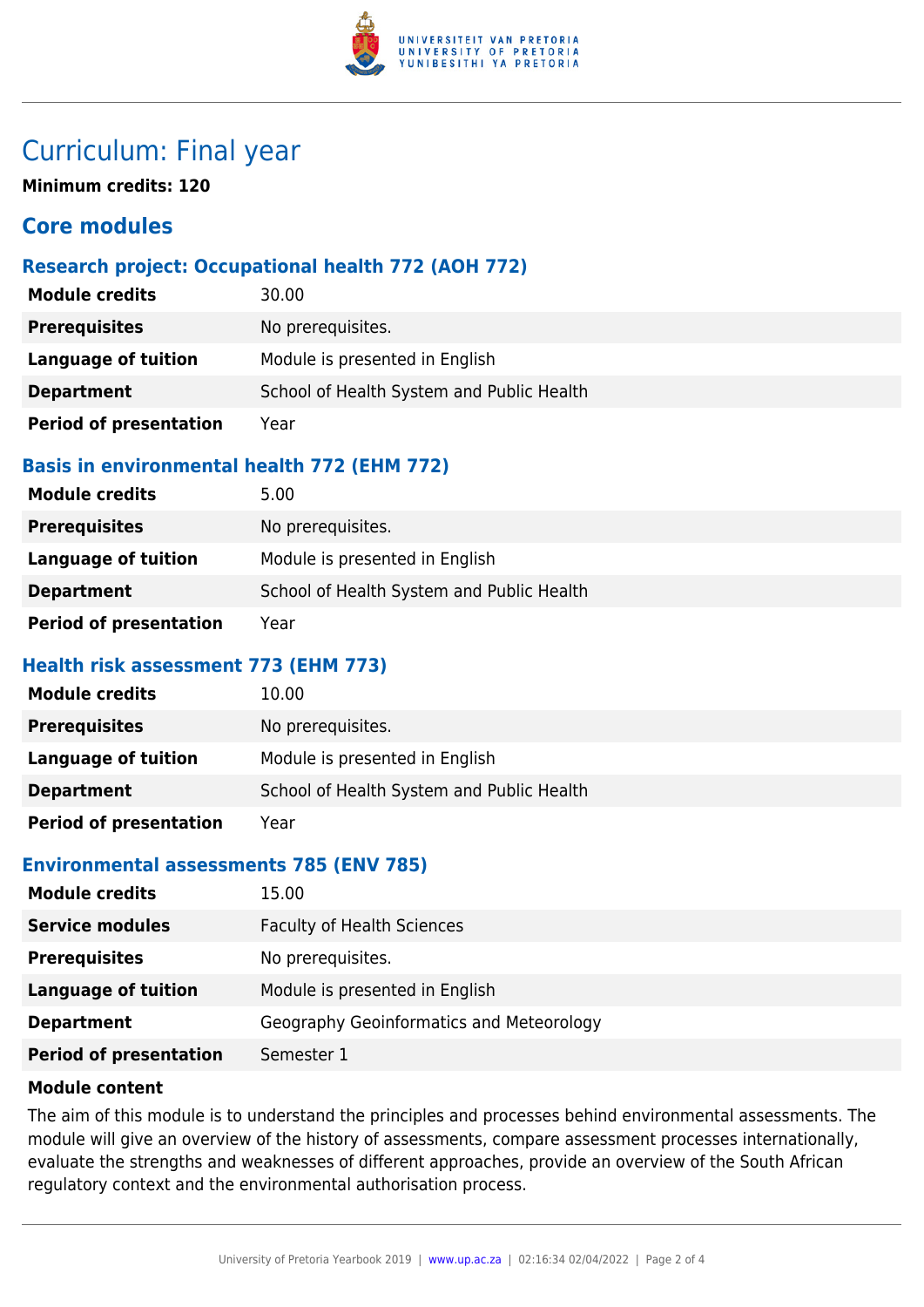

### **Environmental health examination 774 (EOH 774)**

| <b>Module credits</b>         | $0.00\,$                                  |
|-------------------------------|-------------------------------------------|
| <b>Prerequisites</b>          | No prerequisites.                         |
| Language of tuition           | Module is presented in English            |
| <b>Department</b>             | School of Health System and Public Health |
| <b>Period of presentation</b> | Year                                      |

#### **Introduction to environmental and occupational health 775 (EOH 775)**

| <b>Module credits</b>         | 10.00                                     |
|-------------------------------|-------------------------------------------|
| <b>Prerequisites</b>          | No prerequisites.                         |
| Language of tuition           | Module is presented in English            |
| <b>Department</b>             | School of Health System and Public Health |
| <b>Period of presentation</b> | Year                                      |

### **Environmental change 789 (GGY 789)**

| <b>Module credits</b>         | 15.00                                             |
|-------------------------------|---------------------------------------------------|
| <b>Service modules</b>        | <b>Faculty of Health Sciences</b>                 |
| <b>Prerequisites</b>          | No prerequisites.                                 |
| <b>Contact time</b>           | 1 lecture per week, 2 discussion classes per week |
| <b>Language of tuition</b>    | Module is presented in English                    |
| <b>Department</b>             | Geography Geoinformatics and Meteorology          |
| <b>Period of presentation</b> | Year                                              |

#### **Module content**

Study themes include past environmental change, causes and consequences of human-induced environmental change and South Africa and climate change.

### **Occupational health law 772 (HCL 772)**

| <b>Module credits</b>         | 10.00                                     |
|-------------------------------|-------------------------------------------|
| <b>Prerequisites</b>          | EOH 775                                   |
| Language of tuition           | Module is presented in English            |
| <b>Department</b>             | School of Health System and Public Health |
| <b>Period of presentation</b> | Year                                      |

### **Managing occupational health services 775 (HCM 775)**

| <b>Module credits</b> | 10.00   |
|-----------------------|---------|
| <b>Prerequisites</b>  | EOH 775 |